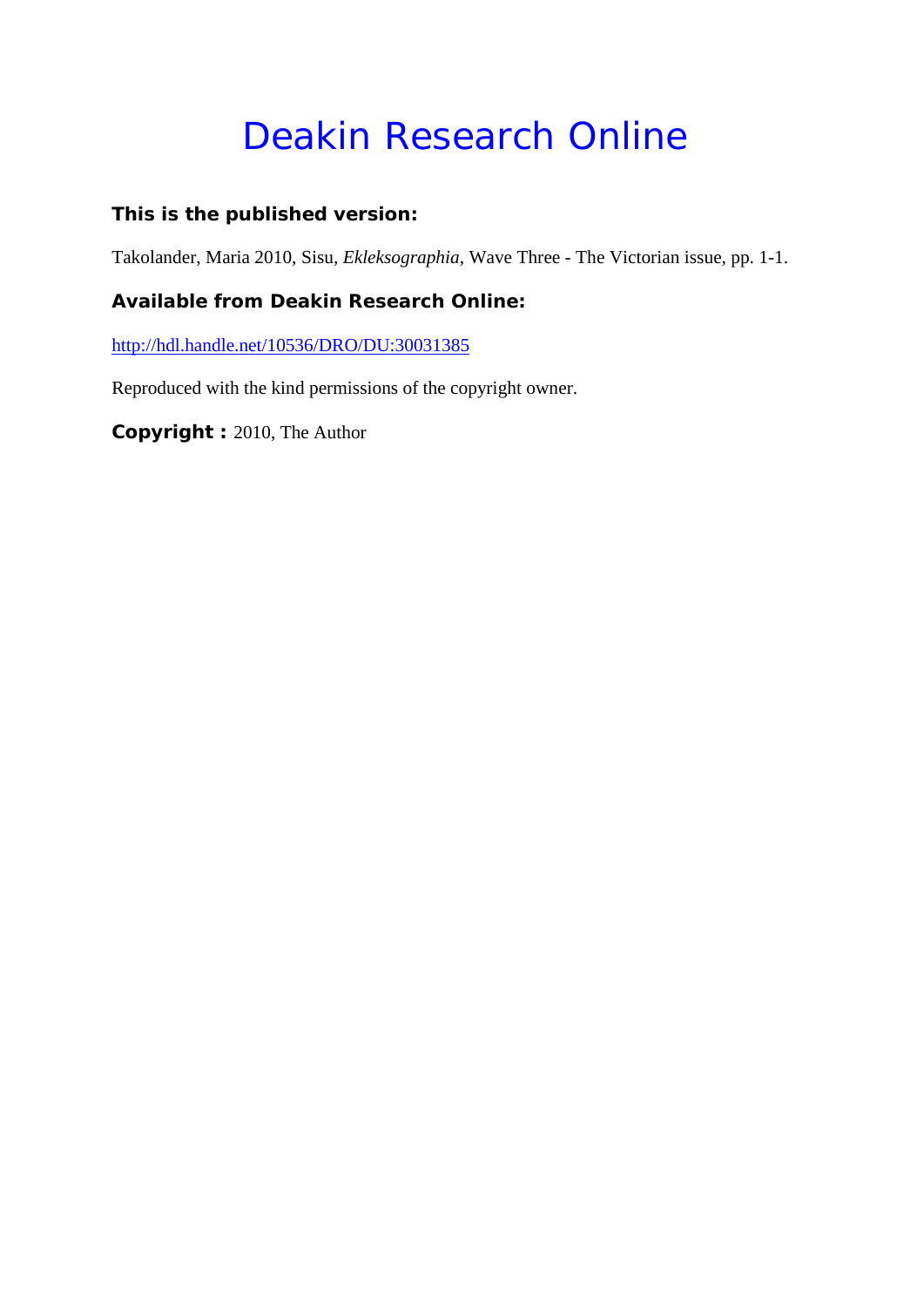## **Sisu**

It is a Finnish national characteristic

but belongs to the English family of s words that goes from silence to solitariness to stoicism.

It is the word Finnish soldiers painted on their tanks

during their battle against the Soviets in the Winter War. (Did you know the Finns invented the Molotov cocktail,

a shared toast with the enemy

to drunkenness and self-destruction? The Finns are nothing if not egalitarian.)

Finnish men lost legs and arms and eyes and souls

among the trees and fire and snow and a homeland with a name that resonates like a fairytale: *Karelia, Karelia.*

*Sisu* is also the name of a black lolly that disappears into flames in your mouth as you suck on it.

And it's what you've got if you drink *Kosken korva,* 

a hard kind of vodka that also burns, and if you swim in a hole in the ice after your *sauna.*

You can find *sisu* embedded in the sounds of the language:

in the hardness of some of the consonants ―the word for love *rakkaus.*

But in the softness of the Finnish vowels

―baby *ä* and lover *a―* you can also find its antonym:

*nassuja.*

That's the softness of the weak man, of Jesus and of rotten fruit

and of the hopeless drunk

with his childlike hunger and helplessness: the *juoppo.*